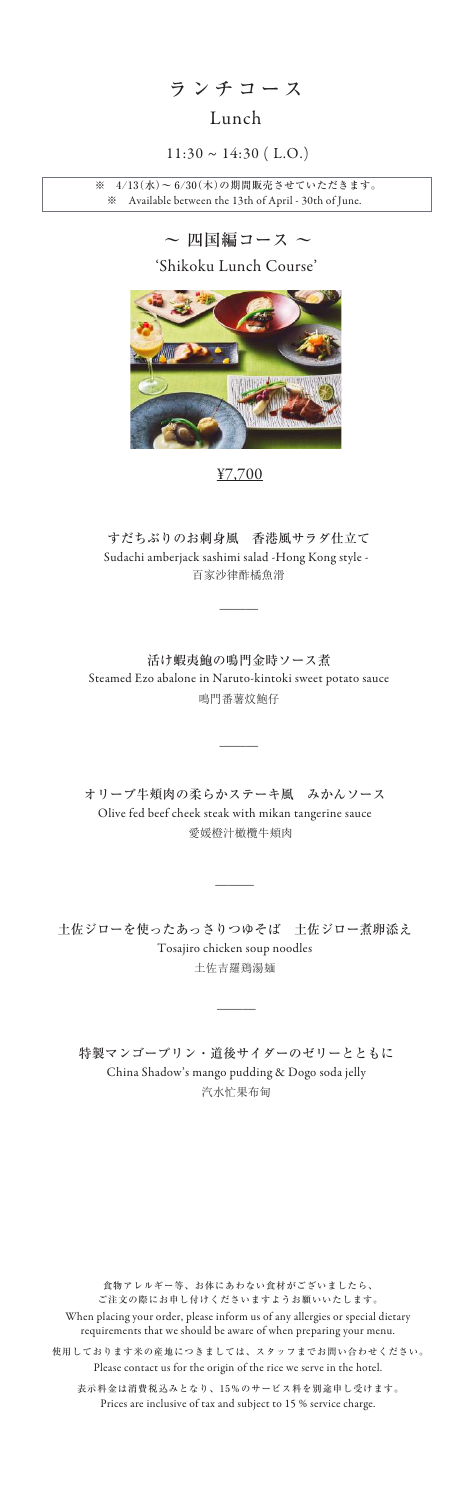食物アレルギー等、お体にあわない食材がございましたら、 ご注文の際にお申し付けくださいますようお願いいたします。 When placing your order, please inform us of any allergies or special dietary requirements that we should be aware of when preparing your menu. 表示料金は消費税込みとなり、15%のサービス料を別途申し受けます。

Prices are inclusive of tax and subject to 15 % service charge.

マンゴーディムサム

### Mango Dim Sum Set

¥6,050

香芒生汁扇貝沙律 Scallop salad with mango mayonnaise 生帆立のマンゴーマヨネーズ サラダ仕立て

 $\overline{\phantom{a}}$ 

 魚香茄子鮑仔 鮑と茄子のピリ辛ソース Stir fried abalone & eggplant with spicy sauce

 $\overline{\phantom{a}}$ 

蔥油鯛汐湯麺 鯛と葱のあっさりつゆそば Seabream & leek soup noodles

 $\overline{\phantom{a}}$ 

 $\overline{\phantom{a}}$ 

※要予約にて承ります。 Reservations required.

蒸し点心 3種 (トムヤムクン風味の焼売、蟹と帆立の蒸し餃子、バジルとトマト入り海老餃子)

冬蔭蝦焼売 & 蟹肉帯子餃 & 羅勒蕃茄蝦餃 Steamed Dim Sum (Tom yam kung shao mai dumpling, Steamed crab & scallop dumpling, Shrimp & basil tomato dumpling)

 $\overline{\phantom{a}}$ 

芝士火腿春巻 & 咖哩炒羅白糕 & 芒果又焼酥 揚げ点心 3種 (生ハムとクリームチーズの春巻き、大根餅のカレー炒め、 マンゴー入りチャーシューパイ) Deep - fried Dim Sum (Prosciutto & cream cheese spring roll, radish cake with curry sauce & BBQ pork & mango pie)

芒果布甸 & 芒果芝麻球 & 芒果雪糕西米露 & 酥皮芒果撻

#### デザート 4種

(マンゴープリン、マンゴー胡麻団子、マンゴーアイス入りココナッツミルク、

マンゴー入りエッグタルト)

China Shadow special dessert selection (Mango pudding, Mango sesame ball, Mango ice cream in coconut milk , Mango egg tart )

※ 5/1(日)~ 8/31(水)の期間の販売させていただきます。 ※ Available between the 1st of May - 31st of August.

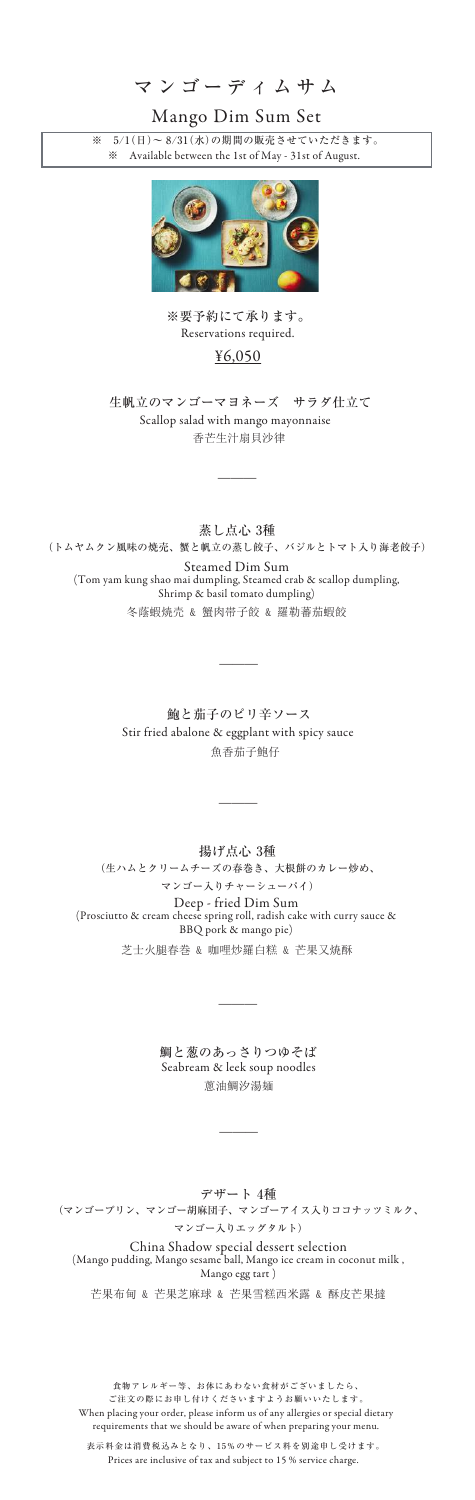食物アレルギー等、お体にあわない食材がございましたら、 ご注文の際にお申し付けくださいますようお願いいたします。 When placing your order, please inform us of any allergies or special dietary requirements that we should be aware of when preparing your menu. 表示料金は消費税込みとなり、15%のサービス料を別途申し受けます。

※要予約にて承ります。 Reservations required.

Prices are inclusive of tax and subject to 15 % service charge.

## アフタヌーンティーセット

#### Afternoon Tea Set

#### ¥4,950

上素腸粉 Steamed vegetable crepe 五目野菜入り中国蒸しクレープ

香忙炸蝦筒 Crispy shrimp & mango roll 海老とマンゴフルーツの包み揚げ

素菜魷魚花 Wok-seared squid with Ooba leaves イカのあっさり炒め

※ 5/9(月)~ 8/31(水)の期間の販売させていただきます。 Available between the 9th of May - 31st of August.

> 鮮蝦金魚餃 Goldfish shaped shrimp dumpling 金魚の形をした海老蒸し餃子

> > $\overline{\phantom{a}}$

普洱茶布甸 Pu-erh tea pudding プーアル茶プリン

蓮蓉甘露酥 Chinese pie チャイニーズパイ

酥皮雞蛋撻 China Shadow's special egg tart チャイナシャドー特製エッグタルト

> 香芒凍布甸 Mango pudding マンゴープリン

漿果凍豆腐 Almond with berry sauce 杏仁豆腐 ベリーソース

馬來亞咋咋 Malaysian style sweet red bean soup マレーシア風おしるこ

鮮果愛玉子 Aiyu jelly with fruit フルーツ入りオーギョーチ

 $\overline{\phantom{a}}$ 

蜂蜜馬拉糕 Honey castella cake はちみつ入りカステラ

抹茶糯米糍 Matcha coconut ball 抹茶風味のココナッツ団子

麻茸煎堆仔 Black sesame red bean ball 黒ゴマ餡入りゴマ団子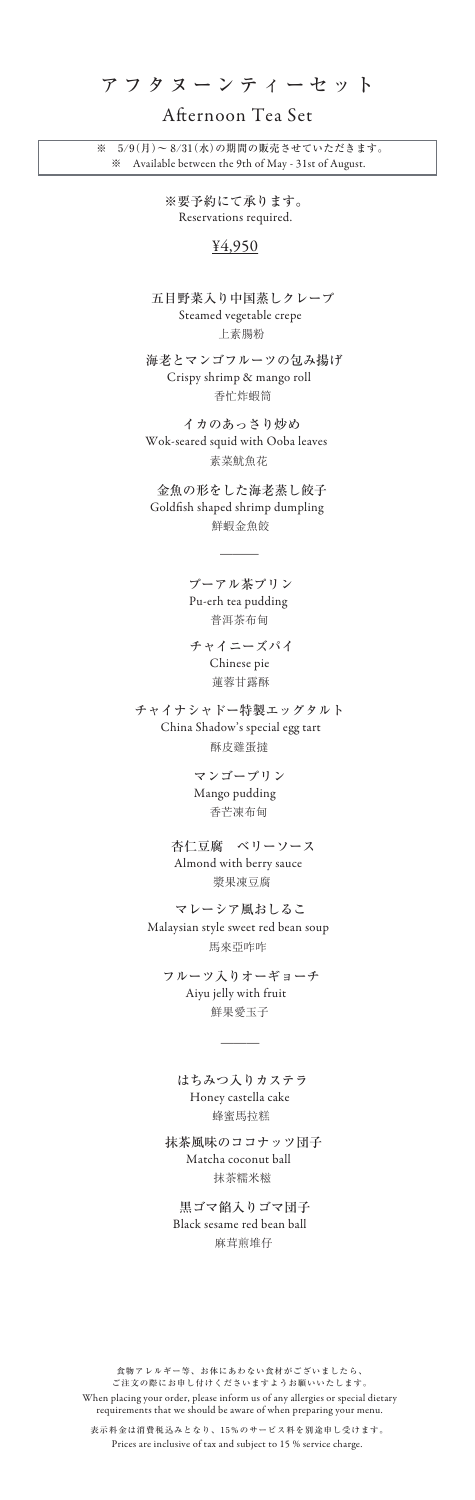Long Feng Ying Cha チャイナシャドーオリジナルティー 龍鳳影茶 (ロンフォンイン茶) CHINA SHADOW tea blend (Lemon peel & Chamomile blended)

Anxi Xianghua Tieguanyin (Oolong Tea) 中焙煎した香ばしさと糖蜜の香りがバランスの良い鉄観音茶 安溪祥華鉄観音(青茶)アンケイショウカテッカンノン Roasted and honey aroma and easy to match with meals

Chen Nian Puer Cha 10年発酵の複雑なうまみを醸し出したプーアル茶です。 デトックス効果がありお薦めです。 This Pu'er tea is fermented for 10 years, giving it a complex umami flavor. It is recommended for its detoxifying effect.

安藤シェフセレクトの体に良い8つの食材をブレンドした チャイナシャドーオリジナル八宝茶。 (中国茶葉・カモミール・レモンの皮・クコの実・ナツメ・菊の花・ハマナスの蕾・陳皮) A blend of 8 healthful ingredients selected by Chef Ando China Shadow's original eight treasures tea.

> Cherry Trifle チェリートライフル

#### シンジュハナチャ

Premium Jasmin tea 茶葉が広がる様が「龍が天に昇るよう」に例えられる爽やかなジャスミン茶。 This refreshing jasmine tea is likened to "a dragon ascending to heaven" as the tea leaves to spread out.

#### チンネンプーアル茶

アップル、ハイビスカス、ローズヒップ、チェリーをブレンドした スイーツに合う赤いフルーツティーです。

A blend of apple, hibiscus, rosehip and cherry It is a red fruit tea that goes well with sweets.

Orange Passion

オレンジとパッションフルーツのフレーバー香るアッサムティーです。 CHINA SHADOW tea blend.

#### オレンジパッション

#### オリジナルブレンドティー ロンフォン八宝茶 Original blended tea with 8 kinds of ingredients

#### ウエルカムティー / Welcome Tea

#### 中国茶・オリジナルブレンドティー / Welcome Tea



#### Beverages 下記セレクションよりお好きなものをお楽しみいただけます。 Please select a beverage from below.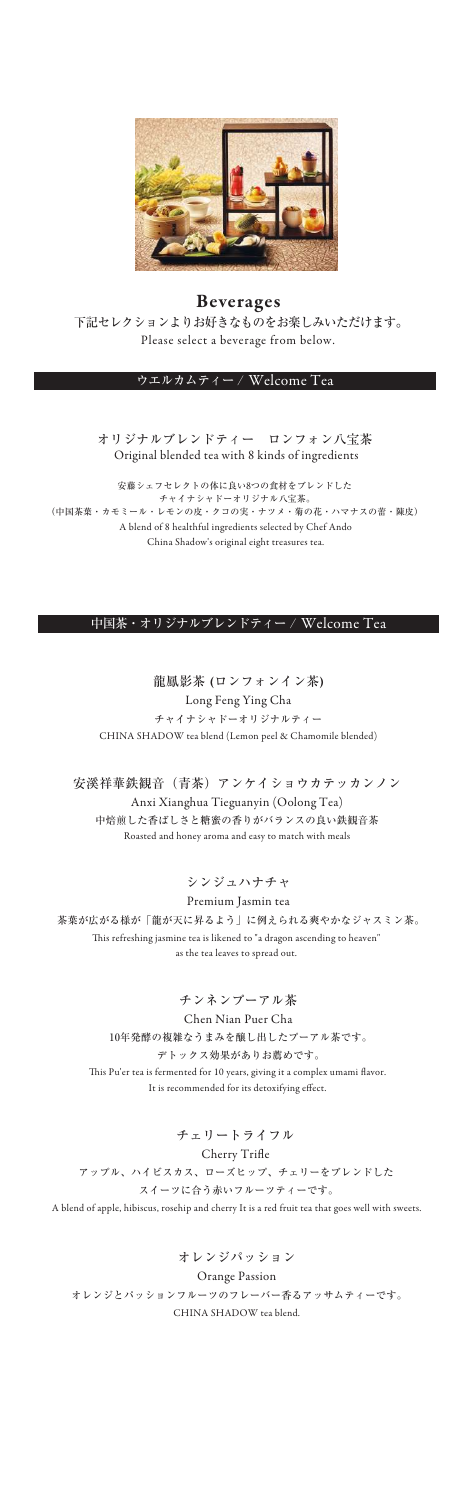## セットランチ

#### ¥4,400

Kakuko 革胡(カクコ)

Salad of the day 本日のサラダ

> Pickles 漬 物

 $\overline{\phantom{a}}$ 

Steamed rice ご飯

 $\overline{\phantom{a}}$ 

本日のスープ Soup

 $\overline{\phantom{a}}$ 

 $\overline{\phantom{a}}$ 

Today's dessert 本日のデザート

本日の炒め物 Today's side dish

 $\overline{\phantom{a}}$ 

## Set Lunch 平日限定 Weekdays only

Please select one main dishes お好きなメインディッシュをお選びください。

Braised tofu & miced beef in Szechuan spicy sauce 麻婆豆腐

Fried rice 炒飯

Or

Add ¥550 追加料金 550円

食物アレルギー等、お体にあわない食材がございましたら、 ご注文の際にお申し付けくださいますようお願いいたします。

When placing your order, please inform us of any allergies or special dietary requirements that we should be aware of when preparing your menu.

表示料金は消費税込みとなり、15%のサービス料を別途申し受けます。

Prices are inclusive of tax and subject to 15 % service charge.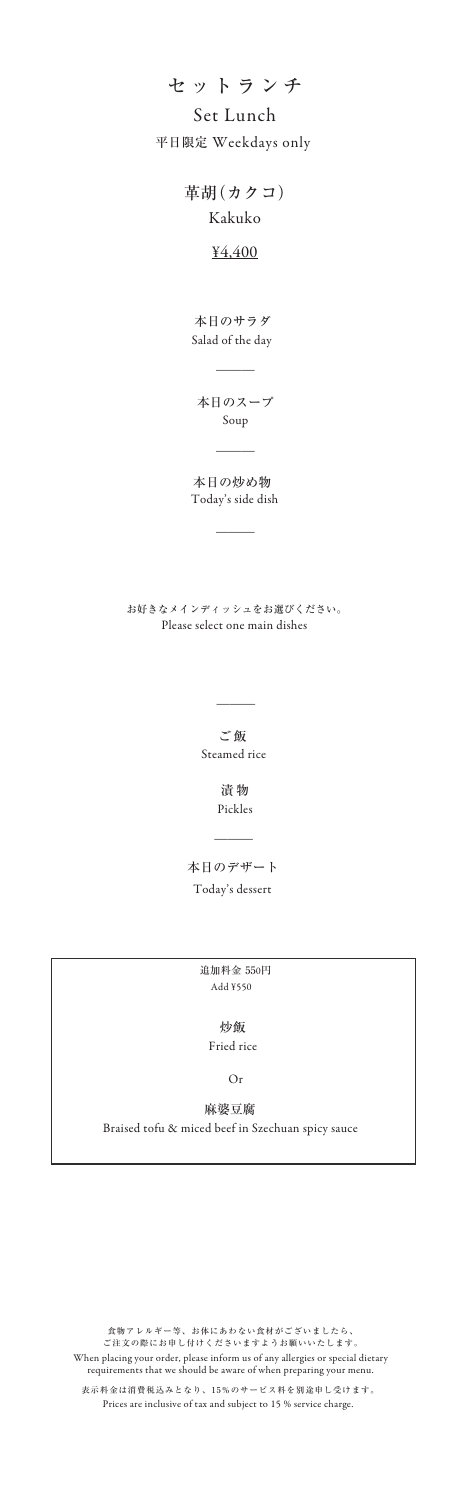## ストリングス サマーヌードル

# THE STRINGS SUMMER NOODLES 2022



今季のチャイナシャドー特製の冷麺は、体を冷やす効果のある 冬瓜や夏野菜、車海老など海鮮の具が入った 柚子胡麻風味のソースでさっぱりとお楽しみ頂けます。 また、つゆそばの方には中国で縁起の良いとされている八種類の具材、 発汗作用のある唐辛子や夏バテ防止野菜と共にお楽しみください。

> This season's China Shadow's special cold noodles are made with summer vegetables that cool the body, as well as prawns.

The noodles are served with a yuzu sesame flavored sauce

for a refreshing taste.

海鮮柚子胡麻翡翠冷麺 Chinese cold noodles, seafood & summer vegetables with yuzu sesame sauce 海鮮入り翡翠冷麺 柚子胡麻風味



## 酸辣香八寶湯麺 Spicy & sour noodles with seafood & summer vegetables 海の幸 山の幸入りあんかけ酸辣湯麺

食物アレルギー等、お体にあわない食材がございましたら、 ご注文の際にお申し付けくださいますようお願いいたします。 When placing your order, please inform us of any allergies or special dietary requirements that we should be aware of when preparing your menu. 表示料金は消費税込みとなり、15%のサービス料を別途申し受けます。 Prices are inclusive of tax and subject to 15 % service charge.

※ 6/1(水)~ 9/30(金)の期間の販売させていただきます。 ※ Available between the 1st of June - 30th of September.

### ¥3,740

¥3,740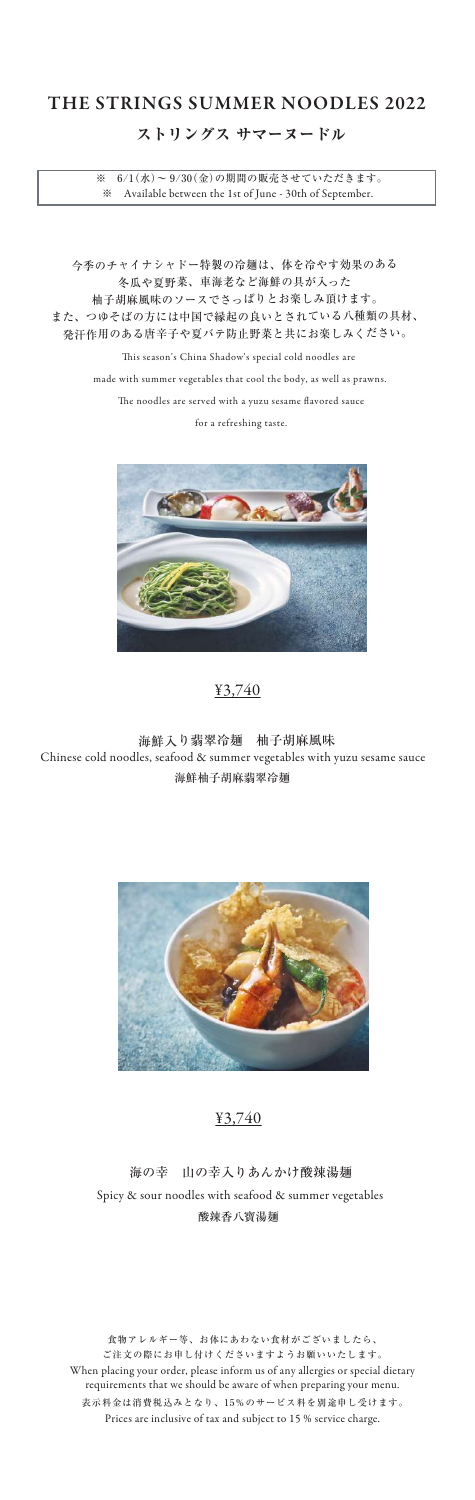海鮮柚子胡麻翡翠冷麺 Chinese cold noodles, seafood & summer vegetables with yuzu sesame sauce 海鮮入り翡翠冷麺 柚子胡麻風味

食物アレルギー等、お体にあわない食材がございましたら、 ご注文の際にお申し付けくださいますようお願いいたします。 When placing your order, please inform us of any allergies or special dietary requirements that we should be aware of when preparing your menu. 表示料金は消費税込みとなり、15%のサービス料を別途申し受けます。 Prices are inclusive of tax and subject to 15 % service charge. 使用しております米の産地につきましては、スタッフまでお問い合わせください。 Please contact us for the origin of the rice we serve in the hotel.

We offer China Shadow recommends the following lunch menu, with a choice of noodles and three kinds of dim sum. チャイナシャドーおすすめランチメニューとして、 選べる麺と、点心3種がつきます。

籠仔蒸三點心 China Shadow's special 3 kinds of dim sum selection おすすめ点心3種

 $\overline{\phantom{a}}$ 

# おすすめ麺セットランチ China Shadow Special Noodles Set Lunch

#### ¥4,620

Or

Please select one main dishes お好きなメインディッシュをお選びください。

酸辣香八寶湯麺 Spicy & sour noodles with seafood & summer vegetables 海の幸 山の幸入りあんかけ酸辣湯麺

Or

海鮮炒麺 Fried noodles with seafood sauce 海鮮入りあんかけ焼きそば

平日限定 Weekdays only

※要予約にて承ります。 Reservations required.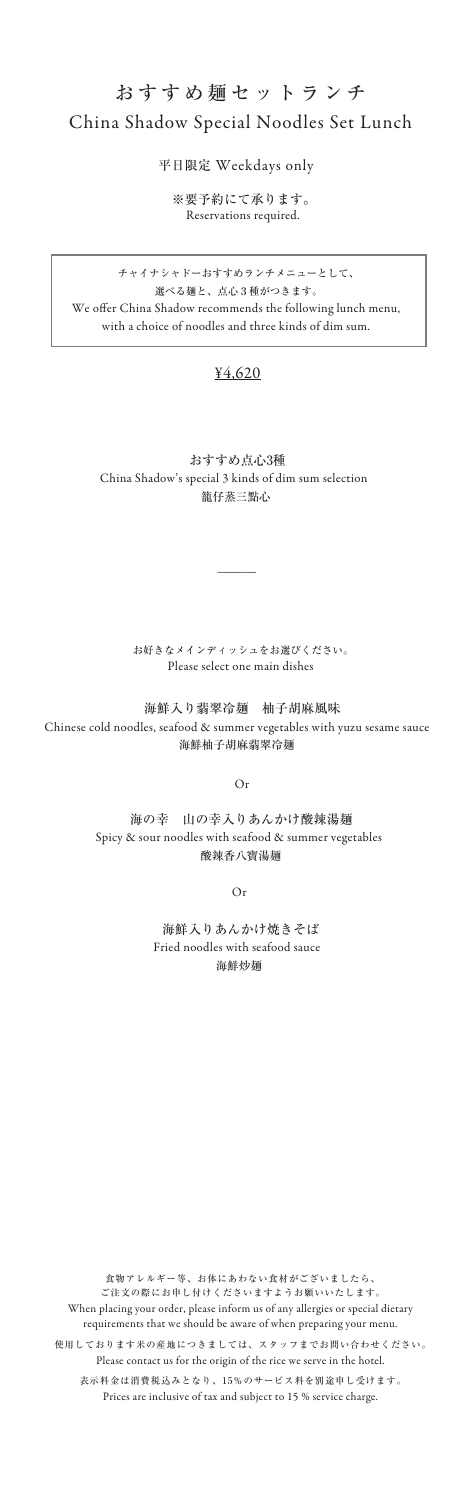## ランチコース

## Lunch

 $11:30 \sim 14:30$  (L.O.)

'Saiko'

## 西貢(サイコウ)

### ¥6,600

香港沙律三文魚 Hong Kong style salmon salad サーモンのサラダ仕立て香港風

 $\overline{\phantom{a}}$ 

\_\_\_

肝汁炆鮑仔 鮑の煮込み 肝ソース Braised abalone with liver sauce

金沙炸麿菇穴子 穴子ときのこの揚げ物 スパイシーソルト和え Deep fried conger eel & mushroom, spicy salt on the side

> 蔥油鯛汐湯麺 鯛と葱のあっさりつゆそば Seabream & leek soup noodles

> > $\overline{\phantom{a}}$

西汁海虎大蝦 シータイガーのバーベキューソース煮込み Braised sea tiger shrimp in BBQ sauce

 $\overline{\phantom{a}}$ 

 $\overline{\phantom{a}}$ 

彩艶好美甜 季節のフルーツ入り杏仁豆腐 Almond jelly with fruit

食物アレルギー等、お体にあわない食材がございましたら、 ご注文の際にお申し付けくださいますようお願いいたします。 When placing your order, please inform us of any allergies or special dietary requirements that we should be aware of when preparing your menu.

表示料金は消費税込みとなり、15%のサービス料を別途申し受けます。 Prices are inclusive of tax and subject to 15 % service charge.

使用しております米の産地につきましては、スタッフまでお問い合わせください。 Please contact us for the origin of the rice we serve in the hotel.

※ 5/11(水)~販売開始させていただきます。 ※ Available from 11th of May.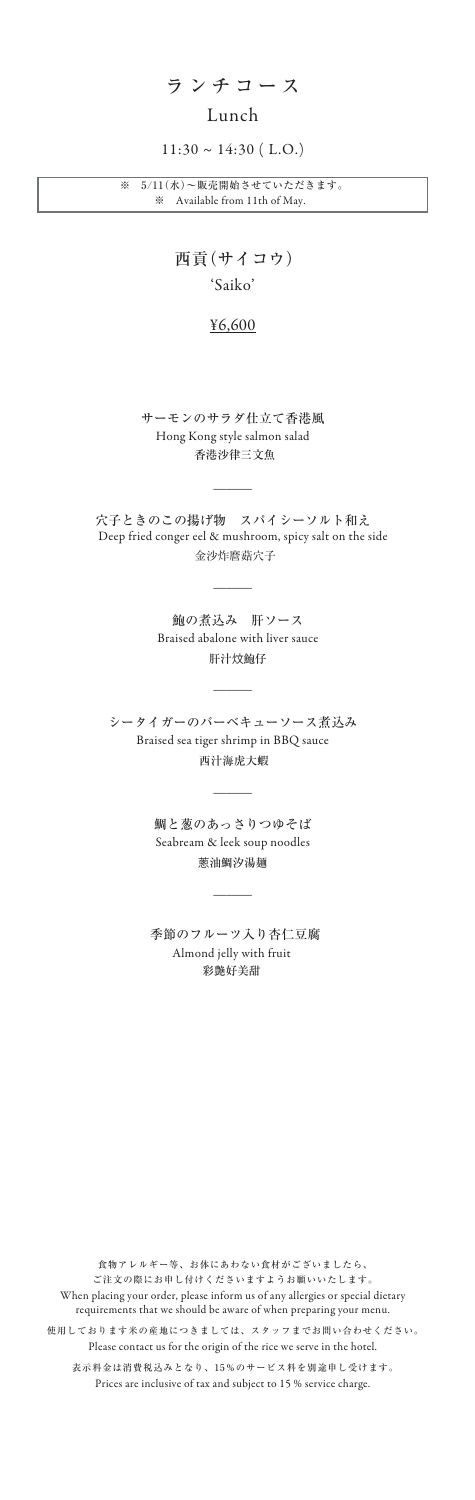ランチコース

### Lunch

#### $11:30 \sim 14:30$  (L.O.)

'Kyoko'

## 京胡(キョウコ)

### ¥6,600

三寶富貴盆 Cantonese cold appetizers 前菜三種盛り合わせ

碧禄蟹醤炒魷魚花 紋甲イカの蟹ペースト炒め Wok seared cuttlefish with crab paste

 $\overline{\phantom{a}}$ 

 $\overline{\phantom{a}}$ 

蒜茸生汁沙律鮮蝦球 天使の海老のガーリック風味のマヨネーズ和え Crispy shrimp with garlic mayonnaise

> 橙汁信州薬膳鶏 信州ハーブ鶏のオレンジソース Deep-fried chicken with orange sauce

> > $\overline{\phantom{a}}$

 $\overline{\phantom{a}}$ 

牛崧生菜香炒飯 牛肉とレタス入りチャーハン Beef & lettuce fried rice

 $\overline{\phantom{a}}$ 

鮮果杏仁凍豆腐 季節のフルーツ入り杏仁豆腐 Almond jelly with fruit

食物アレルギー等、お体にあわない食材がございましたら、 ご注文の際にお申し付けくださいますようお願いいたします。 When placing your order, please inform us of any allergies or special dietary requirements that we should be aware of when preparing your menu. 表示料金は消費税込みとなり、15%のサービス料を別途申し受けます。 Prices are inclusive of tax and subject to 15 % service charge. 使用しております米の産地につきましては、スタッフまでお問い合わせください。 Please contact us for the origin of the rice we serve in the hotel.

※ 5/11(水)~販売開始させていただきます。 ※ Available from 11th of May.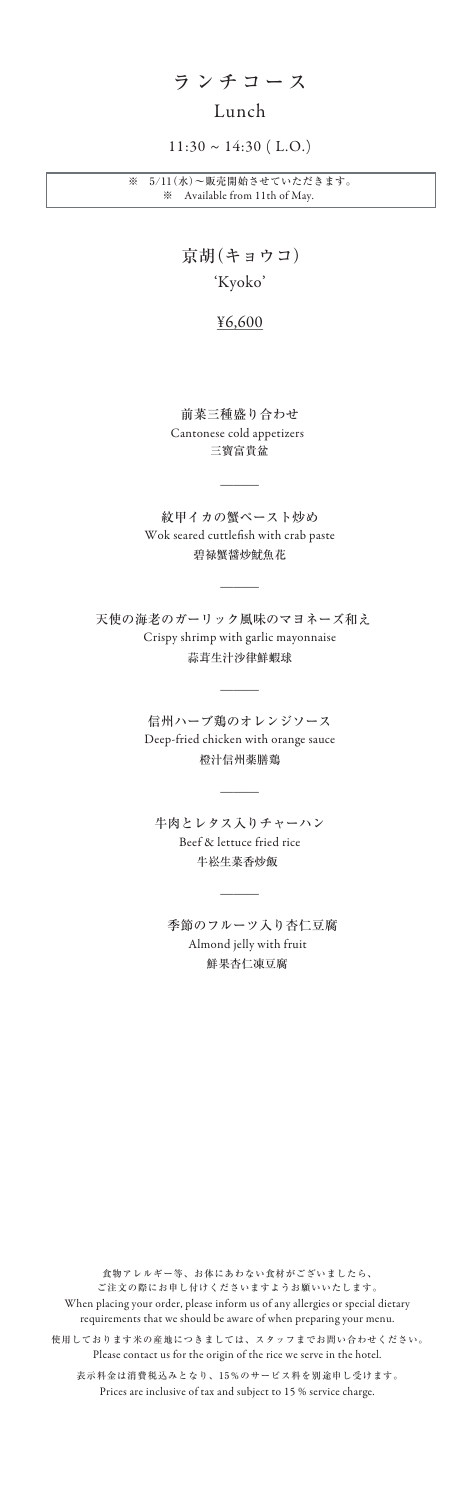| 五目チャーハン<br>Fried rice with shrimp, pork and vegetable                                 | 楊州金粟炒飯 | ¥1,980 |
|---------------------------------------------------------------------------------------|--------|--------|
| 蟹肉とレタスのチャーハン<br>Fried rice with crabmeat and lettuce                                  | 蟹肉生菜炒飯 | 2,200  |
| 牛肉のオイスターソースあんかけ御飯<br>Braised beef in oyster sauce served on rice                      | 蠔油牛肉飯  | 1,980  |
| 小海老と蟹肉の卵とじあんかけ御飯<br>Braised shrimps and crabmeat<br>with scrambled egg served on rice | 滑蛋蟹蝦燴飯 | 1,980  |
| 海鮮入り中国粥<br>Rice porridge with seafood                                                 | 生滾海鮮粥  | 1,760  |
| 干し貝柱入り中国粥<br>Rice porridge with dried scallop                                         | 生滾瑤柱粥  | 1,540  |
| 黄にら入りシーフードのあんかけ焼きそば 韮黄海鮮炒麵<br>Fried noodles with seafood and yellow leek              |        | 2,750  |
| 牛肉と野菜入りあんかけ焼きそば<br>Fried noodles with beef and vegetables                             | 牛肉炒麵   | 1,980  |
| 小海老と野菜入りあんかけ焼きそば<br>Fried noodles with shrimps and vegetables                         | 蝦仁炒麵   | 1,980  |
| 絹傘茸入りワンタンスープ<br>Wonton soup with Kinugasa mushrooms                                   | 雲呑竹笙湯  | 1,760  |
| 海老ワンタン入りそば<br>Shrimp wonton noodles                                                   | 蝦餛飩湯麵  | 1,980  |
| チャーシューの細切り入りねぎ香味そば<br>Barbecue pork noodles with leek                                 | 蔥油叉焼湯麵 | 1,980  |
| 上海式タンタン麺<br>Spicy Shanghai style Dan Dan sesame soup noodles<br>with pork and seafood | 芝麻擔擔麵  | 1,980  |

#### 麵 飯

# 麺とご飯もの Noodles and Rice

食物アレルギー等、お体にあわない食材がございましたら、 ご注文の際にお申し付けくださいますようお願いいたします。 When placing your order, please inform us of any allergies or special dietary requirements that we should be aware of when preparing your menu. 表示料金は消費税込みとなり、15%のサービス料を別途申し受けます。 Prices are inclusive of tax and subject to 15 % service charge. 使用しております米の産地につきましては、スタッフまでお問い合わせください。 Please contact us for the origin of the rice we serve in the hotel.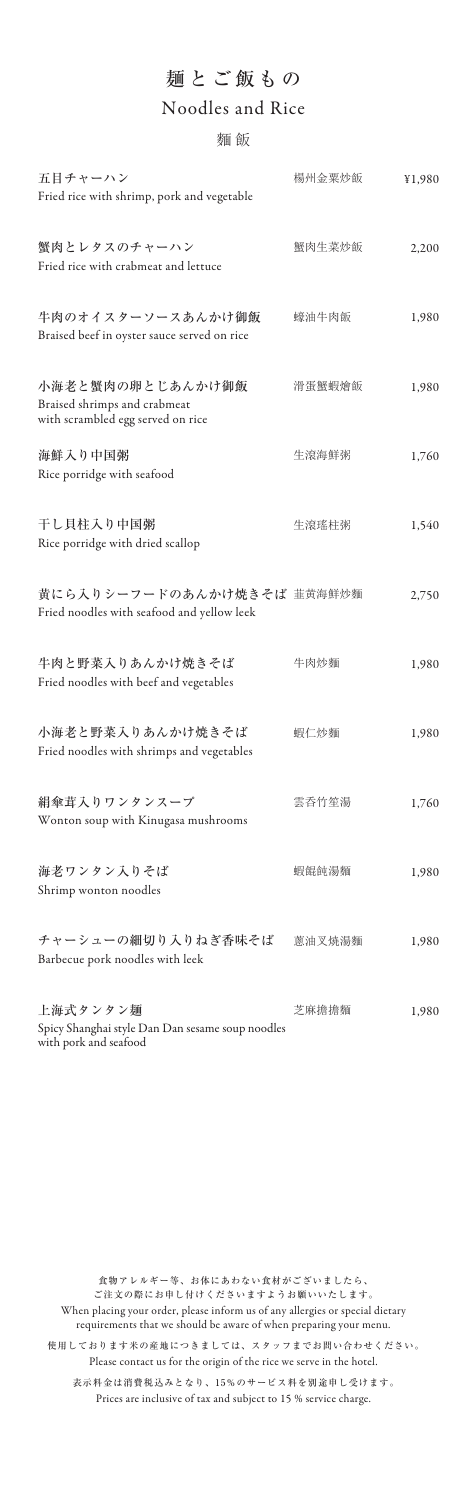| しゅうまい (4個)<br>Steamed shao mai dumplings (4 pieces)                          | 魚子焼賣  | ¥1,320 |
|------------------------------------------------------------------------------|-------|--------|
| 海老蒸し餃子 (3個)<br>Steamed shrimp dumplings (3 pieces)                           | 筍尖鮮蝦餃 | 990    |
| タロ芋入り五目春巻き (3本)<br>Deep-fried spring rolls<br>with yam and shrimp (3 pieces) | 芋絲蝦春巻 | 1,100  |

# 点心類

```
点 心
```
## Dim Sum

| マンゴープリン                                                             | 香芒凍布甸   | 430   |
|---------------------------------------------------------------------|---------|-------|
| Mango pudding                                                       |         |       |
|                                                                     |         |       |
| フルーツ入り杏仁豆腐                                                          | 杏仁豆腐    | 1,100 |
| Sweet almond jelly with fruits                                      |         |       |
|                                                                     |         |       |
| タピオカとフルーツ入りココナッツミルク                                                 | 西米露     | 1,100 |
| Coconut milk with tapioca and fruits                                |         |       |
| 黒ゴマ餡入りゴマ団子                                                          | 麻茸煎堆仔   | 660   |
| Deep-fried sweet sesame balls<br>with black sesame paste (2 pieces) |         |       |
| 栗と小豆餡入りゴマ団子                                                         | 栗子豆沙煎堆仔 | 660   |
| Deep-fried sweet sesame balls                                       |         |       |
| with chestnut and red bean paste (2 pieces)                         |         |       |

デザート

甜 品

#### Dessert

食物アレルギー等、お体にあわない食材がございましたら、 ご注文の際にお申し付けくださいますようお願いいたします。

When placing your order, please inform us of any allergies or special dietary requirements that we should be aware of when preparing your menu.

表示料金は消費税込みとなり、15%のサービス料を別途申し受けます。 Prices are inclusive of tax and subject to 15 % service charge.

使用しております米の産地につきましては、スタッフまでお問い合わせください。 Please contact us for the origin of the rice we serve in the hotel.